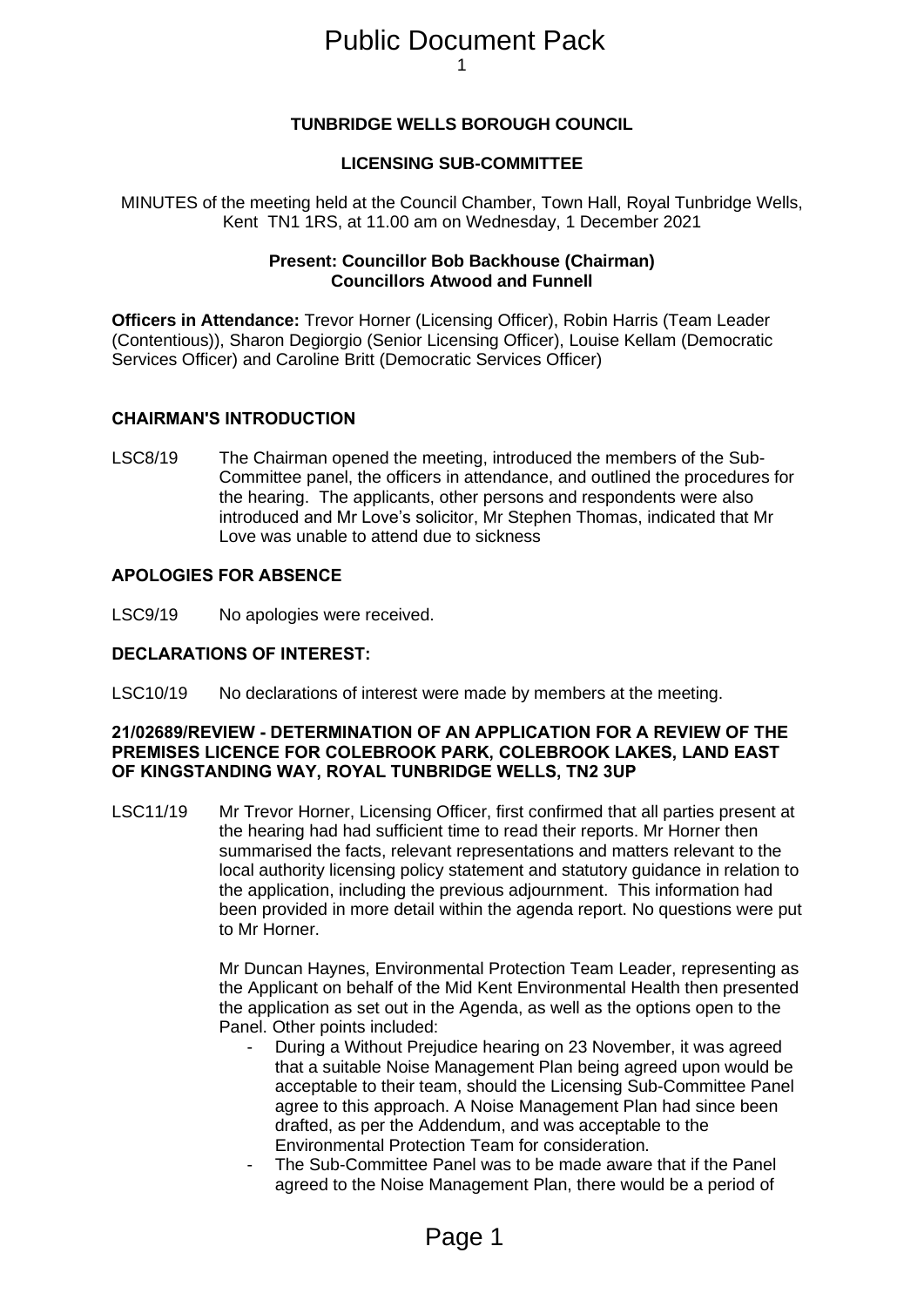adjustment to tweak the plan to the real-world environment, as no Plan worked perfectly first time round.

The Environmental Protection team felt that the implementation of the Noise Management Plan as a Licence Condition, subject to any tweaking, would be sufficient.

No questions were put to Mr Haynes.

Councillor Lance Goodship, Councillor for Sherwood ward, spoke as an interested party representing his Ward constituents in support of the review. Points included:

- Large events at Colebrook were the most escalated events he had dealt with as a Ward Councillor, with over 700 direct and indirect complaints received from residents.
- A Change.org petition had been compiled by a Sherwood resident of over 300 residents objecting to the Venue and its' events.
- He had received numerous complaints from shift workers, especially those working at Pembury Hospital, who had experienced extreme sleep deprivation over multiple weekends of live music events at Colebrook Park, causing severe impact to their effectiveness at work.
- Knights Park/Knights Wood had approximately 2000 new residents, predominantly young families, directly opposite Colebrook Park, and the noise produced by the events affected them adversely, especially with young children being kept up to 3am by the noise.
- Bank Holiday weekends had been particularly bad, as residents had to keep windows closed and weren't able to use their gardens due to the noise.
- Making Licensing complaints had been burdensome and timeconsuming, and so Cllr Goodship believed many complaints hadn't made it to Committee.
- The Councillor and his family had been personally and directly impacted by the events as a resident living in the vicinity of Colebrook Park.
- Called for a full revocation of the premises' licence.

Mr Stephen Thomas, Solicitor for Premises Licence Holder Mr Love, responded to Cllr Goodship by stating that the Petition was not accepted as valid as it was not relevant to the events being determined within the review. No further questions or comments were put to Cllr Goodship.

Mrs Jill Newton, resident of Pembury, also spoke as an interested party in support of the review. Points included:

- She had been a resident of Pembury for 30 years and while she had noticed events in previous years, the last year had been particularly worse in relation to noise, and in particular booming bass levels.
- Events had been held from early evening until 3am, which was far too late, on consecutive nights over several weekends, with a total disregard for local residents in such an urban area.
- Events had an impact on residents' wellbeing, health and mental health.

Called for events to be limited to time constraints and noise limits. No questions were put to Mrs Newton.

Mr Stephen Thomas, representing premises Licence Holder Mr Iain Nicholas Love, addressed the Panel. Points included:

Mr Love wished to apologise profusely for the problems residents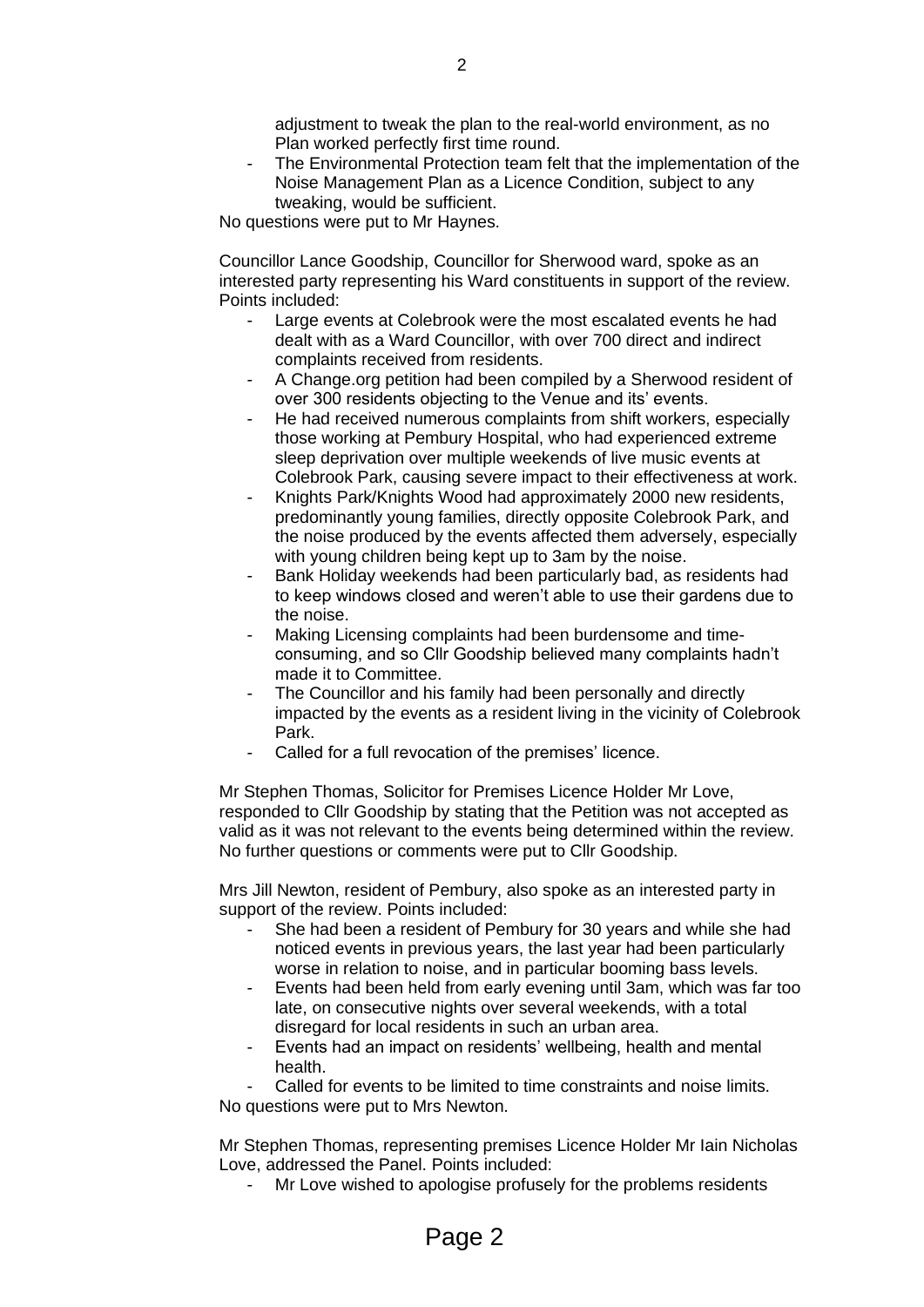encountered in the few weeks earlier this year.

- The Licence was granted in June 2018 and there were no problems in regards to the Category 3 events held on-site in 2019.
- Accepted mistakes had been made and could see where they had been made and had found a positive solution to avoid recurrence of breaches to the Licensing Objective as Mr Love respected the local residents and wanted to work with them.
- The Covid-19 pandemic and the subsequent lockdown measures had a significant impact on the industry and several knock-on effects to the planning of any events this year, such as shortages of staff, HGV Drivers and even hay bales. Mr Love focused on six Category 3 events, hoping to minimise impact to local residents, but he admitted this hadn't worked. The high demand by the public and the financial need to put on events in a short space of time meant that events were put on at short notice, so the level of planning that would have normally gone into these events did not occur.
- Mr Love accepted that he incorrectly misplaced his trust in the event Operators to comply with licensing obligations.
- Noise Consultant Mr Beale had placed noise monitoring equipment on the outskirts of the site during events to ensure there was no noise nuisance to residents. There was one area in which residents refused to allow the placement of the meters in their gardens. This effected how they could control the site, but was only a contributory factor.
- Moving forward, Mr Love wished to proceed with the Noise Management Plan that had been prepared, in order to have zero environmental impact, which could be achieved. This involved using appropriate sound systems for the site and setting an approved list of suppliers for Operators and Hirers to use, as well as a requirement for Operators and Hirers to submit a site plan in advance, all of which did not occur over the summer.
- Category 3 events were not limited to music festivals, and Mr Love was looking at various types of activity moving forward, such as food festivals, illuminated sculpture trails, outdoor cinema and one day concerts with more limited curfew. Events until 3am would still take place, but with zero environmental impact to residents.
- Mr Love accepted that his management of the events over the few weeks this summer was not what it should have been due to financial need and time limits to put events together, and that he made mistakes as a circumstance.
- The Conditions and Noise Management Plan put forward, in their opinion, met the Licensing Objectives and had been approved by the Environmental Health team as among the very best Plans they had seen.

Mr Thomas referred to Mr Chris Beale, Noise Consultant with SPLtrack, who provided evidence in relation to the Noise Management Plan put forward:

- Lack of planning for events held at Colebrook Park over Summer 2021 had been "terrifying". SPLtrack had been briefed only to supply a small quantity of noise meters and share the data with Mr Love, not to provide any management risk assessments or planning which would be expected at a normal event. As such, the results at Colebrook Lakes that resulted in this Review were not surprising.
- Achieving zero environmental impact at an event was a complex matter which involved a lot of planning and engagement with various stakeholders.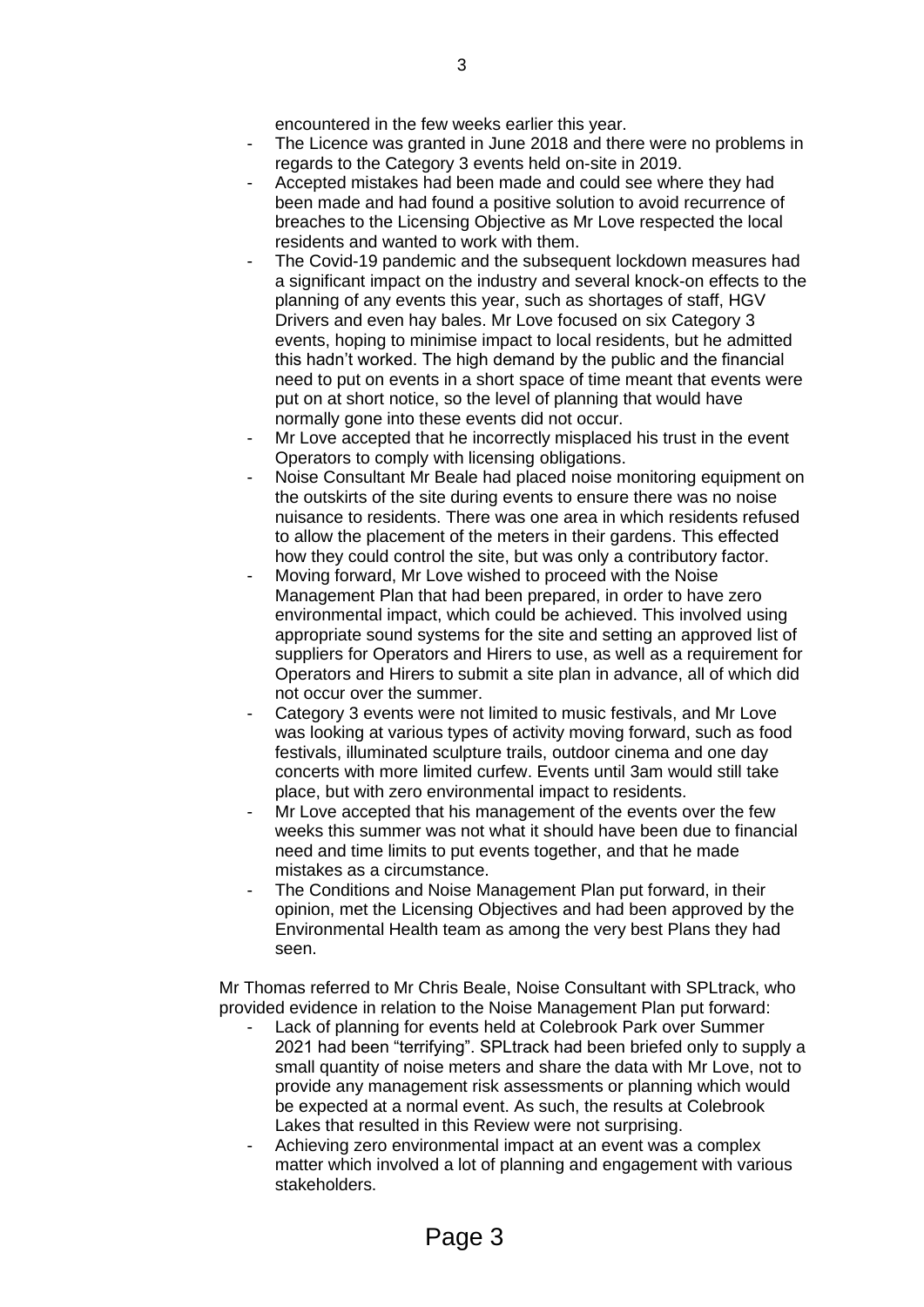- In his experience, the number of people or stages at an event was not an arbiter to noise disturbance, but rather whether the correct management and planning was in place.
- The role of Noise Management at an event was to confirm compliance and prove planning had been successful, not conducting a reactive operation.

Questions and discussion from Members of the Panel and other registered parties at the Hearing to the Respondents included:

- Complaints made in 2019 were not relevant to this Hearing as the events in the complaints pre-dated Mr Love's tenure as Licence Holder.
- Unlike this year, contracts made with external hirers and operators would be made well in advance with deposits and financial incentives and imperatives to comply with the requirements which were set by SPLtrack. Non-compliance would result in the cancellation of the contract.
- While the Hearing was only in relation to Category 3 events, any Category 1 or 2 events to take place would also be improved upon with cooperation with the Environmental Health team. The difference between a Category 1 and 3 event was clarified as being the number of people permitted to attend. As such, Category 1 events were limited in numbers.
- Countrywide, the biggest issue in noise disturbance from events was bass beats, and this issue could be mitigated using a number of options, and was the mission of Noise Management. There was to be no impact to residents in their house, even with windows open for ventilation.
- Ideally, sound power was to be no more than was necessary to entertain the immediate audience and none was to be lost to the environment. In order to ensure directivity, baffles were needed to ensure sound energy was directed straight to the audience. Having multiple speakers also meant crowds were much closer to the speakers, so sound did not have to travel further than necessary.
- While Mr Love had not yet formally contracted Mr Beale and/or SPLtrack for future events, but Mr Beale was confident that he would and he was willing to work with Mr Love and the Environmental Health team to deliver the Noise Management Plan.
- In Mr Beale's years of experience, one loudspeaker system in particular had a history of causing environmental problems and happened to be the system used at Colebrook Lakes during 2021. This system was never going to be used at Colebrook Lakes again as it was uncontrollable from an environmental point of view. Having preferred suppliers with specific types of sound systems would eliminate the use of that system.
- Loudspeakers were being made every year bigger, more powerful with more bass and volume, but problem of environmental impact remained, so technical restrictions had to be put in place to prevent the extreme capabilities of the speakers being used. The physical size of the baffles was only able to restrict the directivity of the loudspeaker within a certain frequency response, and it was not possible to build baffles big enough to contain the very lowest frequencies, so filters were to be put on loud speaker systems to limit the frequency response to within the capability of the baffles in order to restrict the directivity of the sound energy to a very small area.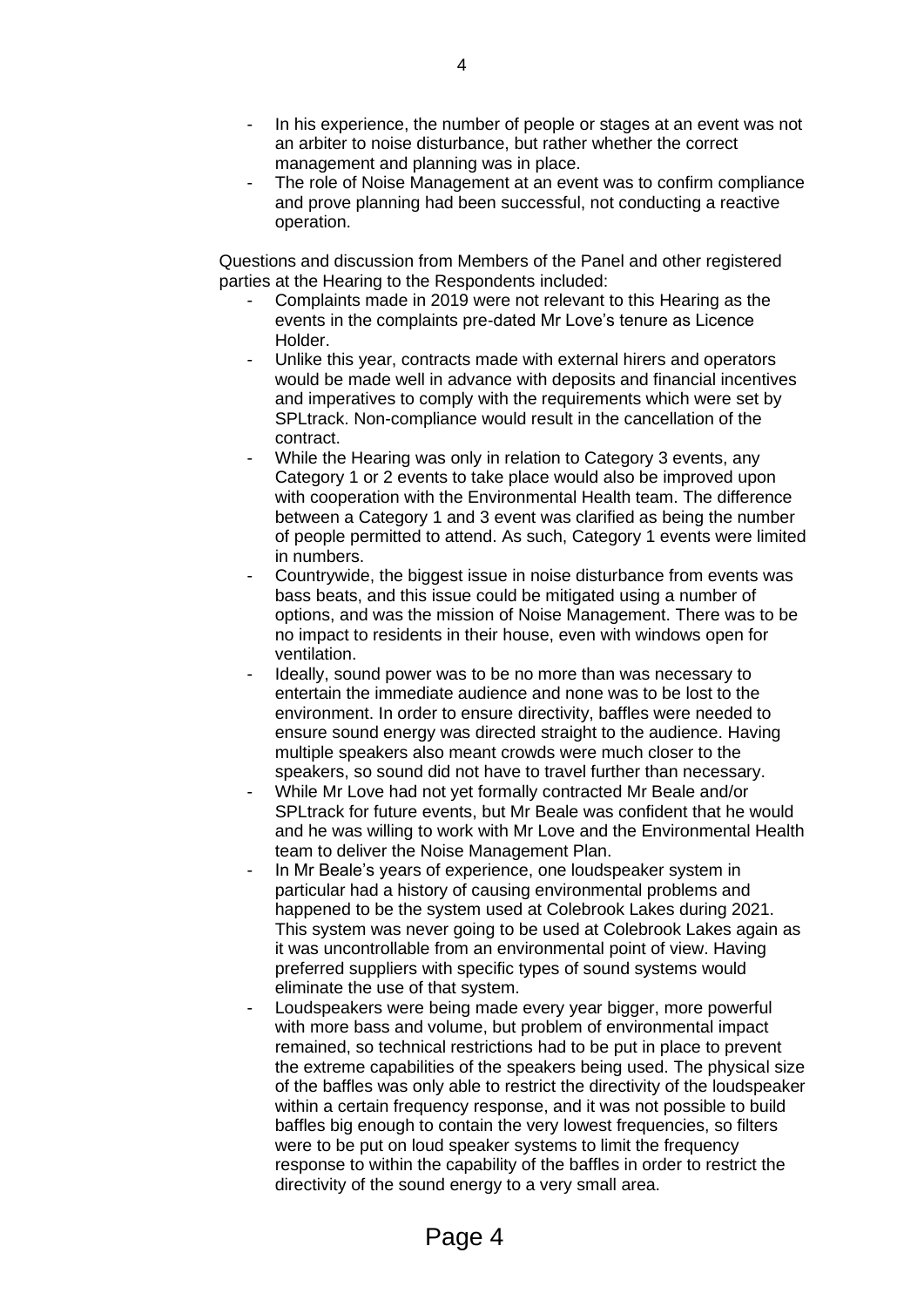- Noise monitoring/modelling system interacted with live sensors and was used for various events, including music and motor racing events within the UK and construction projects in London. The historical approach of using smaller numbers of very expensive noise meters was not timely or appropriate as they could only provide data after the event had taken place, or connectivity would be an issue, which wasn't useful for residents or operators. So they produced compliant, affordable noise meters in larger numbers that could be monitored in real-time. In the planning process, assessments of weather and other factors were modelled and tested accurately and implemented so that sensors were just to be a confirmation that noise mitigation had been successful. If it wasn't, they would know within one minute if there was an issue which could be acted upon immediately by the responsible individuals on site, which ended the latency in response previously experienced by residents.
- Data from noise meters was to be made available to stakeholders, including Environmental Health as well as local residents, via a web app. Residents could complain via the app so this could be instantly logged and responded to.
- SPL track had recently worked with event in Chepstow that was similar to Colebrook Lakes in terms of effect on residents and had implemented their system this year and almost completely eliminated complaints.
- The aim of their work was not to be in a position where they were turning systems/volume down, but instead confirming success of their planning. If they were in a position that they were attenuating Stages/systems, that meant that they were aware that residents were aware of the noise, which meant they had failed their planning.
- The system was able to predict the noise level within the next 15 minute period based on data they had in real time, with sound engineers being given a guideline of whether they were trending above or below the prescribed level in order to adjust accordingly in a dynamic manner. They also controlled the maximum level a stage could operate to with a physical limiter/suppression device.
- Promoters and organisers presented with factual information and data were generally happier and more likely to comply with limits, rather than when presented with opinions unsubstantiated messages to back them up. However, if they did fail to comply, there was a Draconian method of preventing further issues by means of unplugging the speaker system, which had happened before at large events because the most important thing was the complying with and maintaining the Licence.
- There was no standardised agreed metric to measure inaudibility of music noise, SPLtrack and Environmental Health used different but comparable metrics to monitor and reduce bass, and the software produced by SPLtrack could add additional metrics in discussion with experts such as Mr McCullough.

The Chairman then invited final addresses from all parties. Following these addresses, Members of the Sub-Committee retired to discuss the application accompanied by the Council's legal representative and the Democratic Services Officer.

**RESOLVED** – That the conditions of the premises licence be modified as set out in the decision notice appended to these minutes.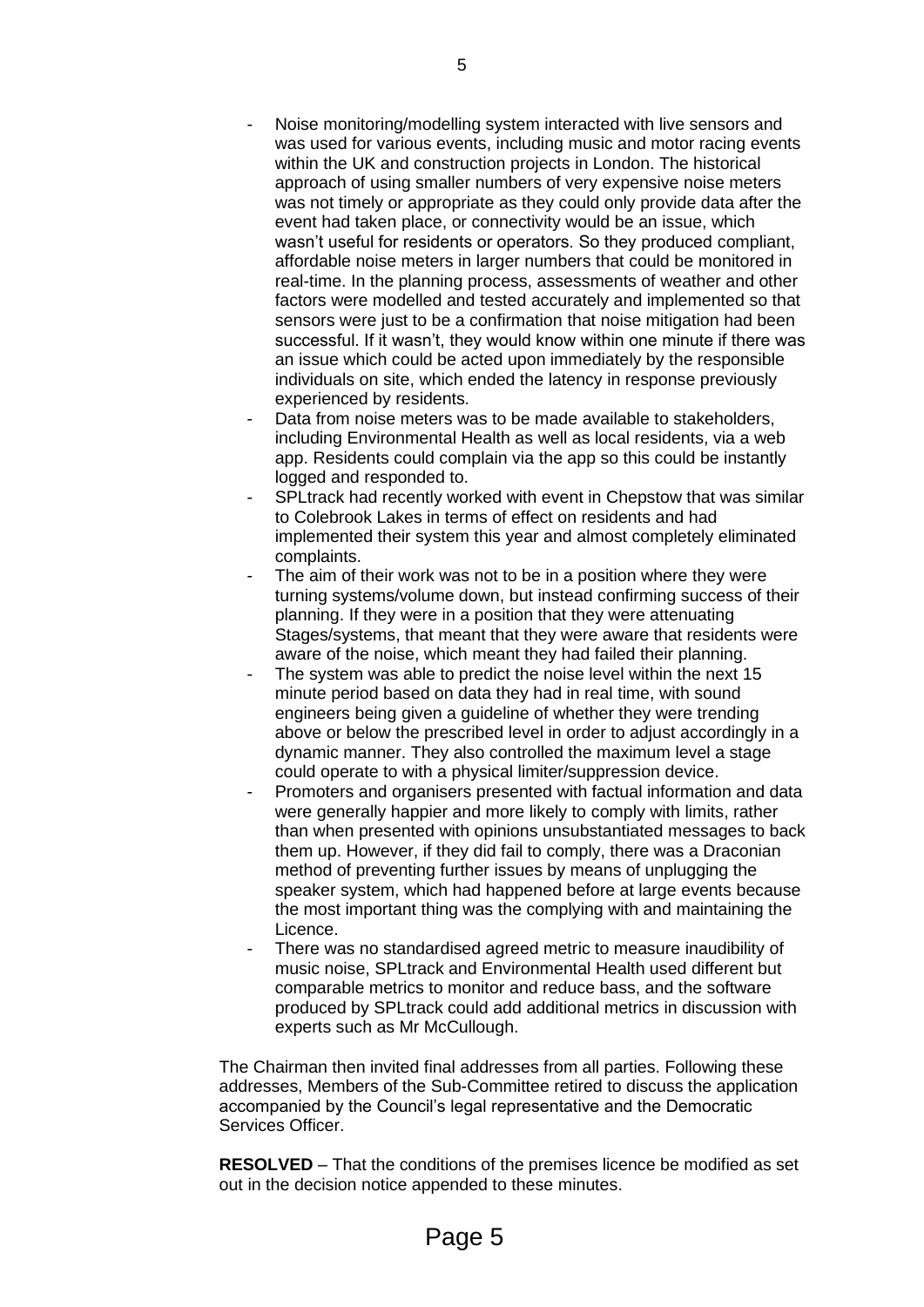# *DECISION NOTICE ENCLOSED*

NOTE: The meeting concluded at 2.30 pm.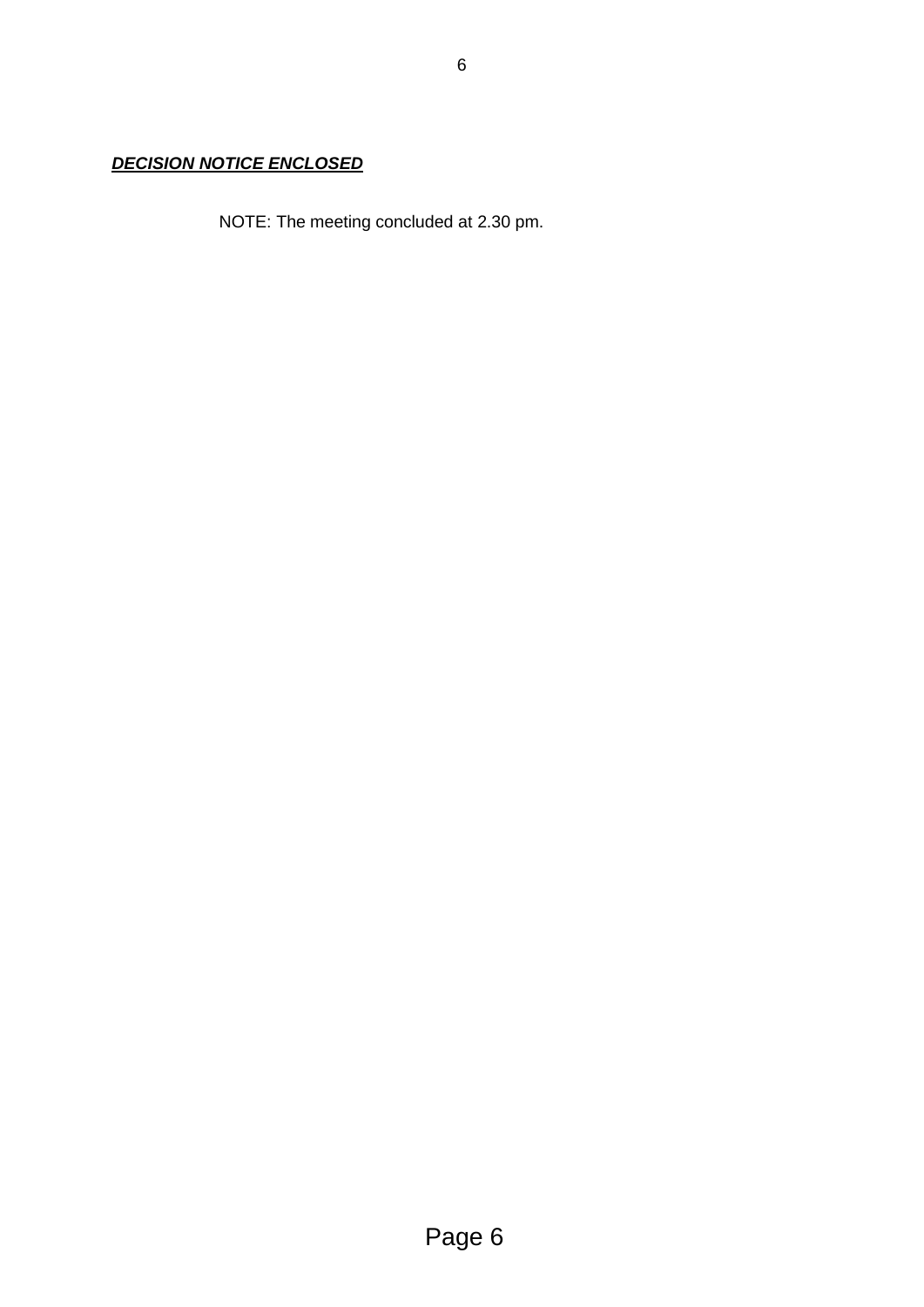|                                                                                                      | LICENSING SUB-COMMITTEE HEARING - 01/12/2021                                                                                                         |  |
|------------------------------------------------------------------------------------------------------|------------------------------------------------------------------------------------------------------------------------------------------------------|--|
| <b>LICENSING SUB-COMMITTEE DECISION NOTICE</b><br>(Decision made by the Sub-Committee on 01/12/2021) |                                                                                                                                                      |  |
| <b>NAME AND ADDRESS</b><br>OF PREMISES:                                                              | Colebrook Park, Colebrook Lakes, Land East of<br>Kingstanding Way, Royal Tunbridge Wells TN2 3UP                                                     |  |
| <b>NAME OF PREMISES</b><br><b>LICENCE HOLDER:</b>                                                    | Mr Iain Nicholas Love                                                                                                                                |  |
| <b>REASON FOR</b><br><b>HEARING:</b>                                                                 | An application for a review has been received from<br>Tunbridge Wells Borough Council Environmental<br>Protection Team.                              |  |
|                                                                                                      | In their representations the objectors raised the following                                                                                          |  |
|                                                                                                      | concerns:<br>(1) There was an ongoing and unacceptable public<br>nuisance generated by noise from music to<br>residential premises over a wide area. |  |
| <b>DELIBERATION</b><br><b>- LICENSING</b><br><b>OBJECTIVES:</b>                                      | The relevant licensing objectives were considered by the<br>Sub-Committee:                                                                           |  |
|                                                                                                      |                                                                                                                                                      |  |
| 1.                                                                                                   | <b>Prevention of Public Nuisance</b>                                                                                                                 |  |
|                                                                                                      | The Sub-Committee had regard to the written evidence                                                                                                 |  |
|                                                                                                      | provided and heard from Duncan Haynes and John                                                                                                       |  |
|                                                                                                      | McCullough from the Environmental Protection Team,                                                                                                   |  |
|                                                                                                      | who gave evidence in respect of events held at this                                                                                                  |  |
|                                                                                                      | premises between 7 August 2021 and 19 September                                                                                                      |  |
|                                                                                                      | 2021 which led to substantial complaints relating to noise                                                                                           |  |
|                                                                                                      | from members of the public, which were verifiable on the                                                                                             |  |
|                                                                                                      | basis of evidence they had collected or had been<br>provided with. The applicant confirmed that they had                                             |  |
|                                                                                                      | been in discussions with the respondent in relation to a                                                                                             |  |
|                                                                                                      | Noise Management Plan (NMP) which may alleviate the                                                                                                  |  |
|                                                                                                      | issues, however they were clear that there were a range                                                                                              |  |
|                                                                                                      | of options open to the sub-committee including various                                                                                               |  |
|                                                                                                      | restrictions and even revocation of the licence in respect                                                                                           |  |
|                                                                                                      | of these types of events.                                                                                                                            |  |
|                                                                                                      |                                                                                                                                                      |  |
|                                                                                                      | The Sub-Committee also heard from Clir Goodship, who                                                                                                 |  |
|                                                                                                      | gave evidence both in respect of historic concerns                                                                                                   |  |
|                                                                                                      | around this premises and also current concerns from his                                                                                              |  |
|                                                                                                      | residents and his own experience of the disruption                                                                                                   |  |
|                                                                                                      | caused by the events in August and September of this                                                                                                 |  |
|                                                                                                      | year.                                                                                                                                                |  |
|                                                                                                      |                                                                                                                                                      |  |
|                                                                                                      |                                                                                                                                                      |  |
|                                                                                                      | Page 7                                                                                                                                               |  |

# $1<sub>1</sub>$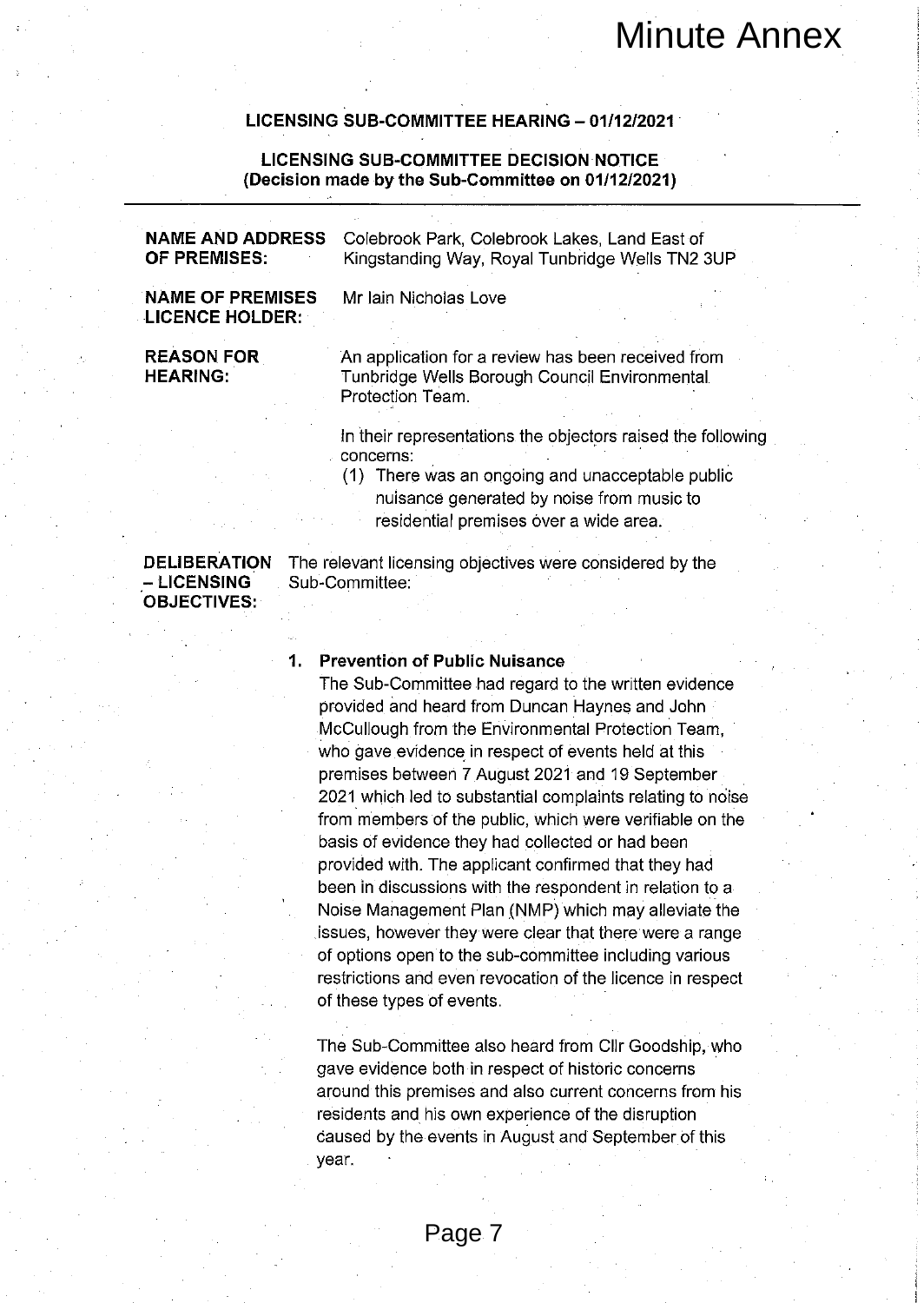Minute Annex<br>
mittee heard from Ms Jill Newton, a<br>
methour, who gave clear evidence of the<br>
he Sub-Committee heard from Mr Lows<br>
he Sub-Committee heard from Mr Lows<br>
recent Mr<br>
exerts and from his noise expect An<br>
exerts i

Team,

## $2<sub>1</sub>$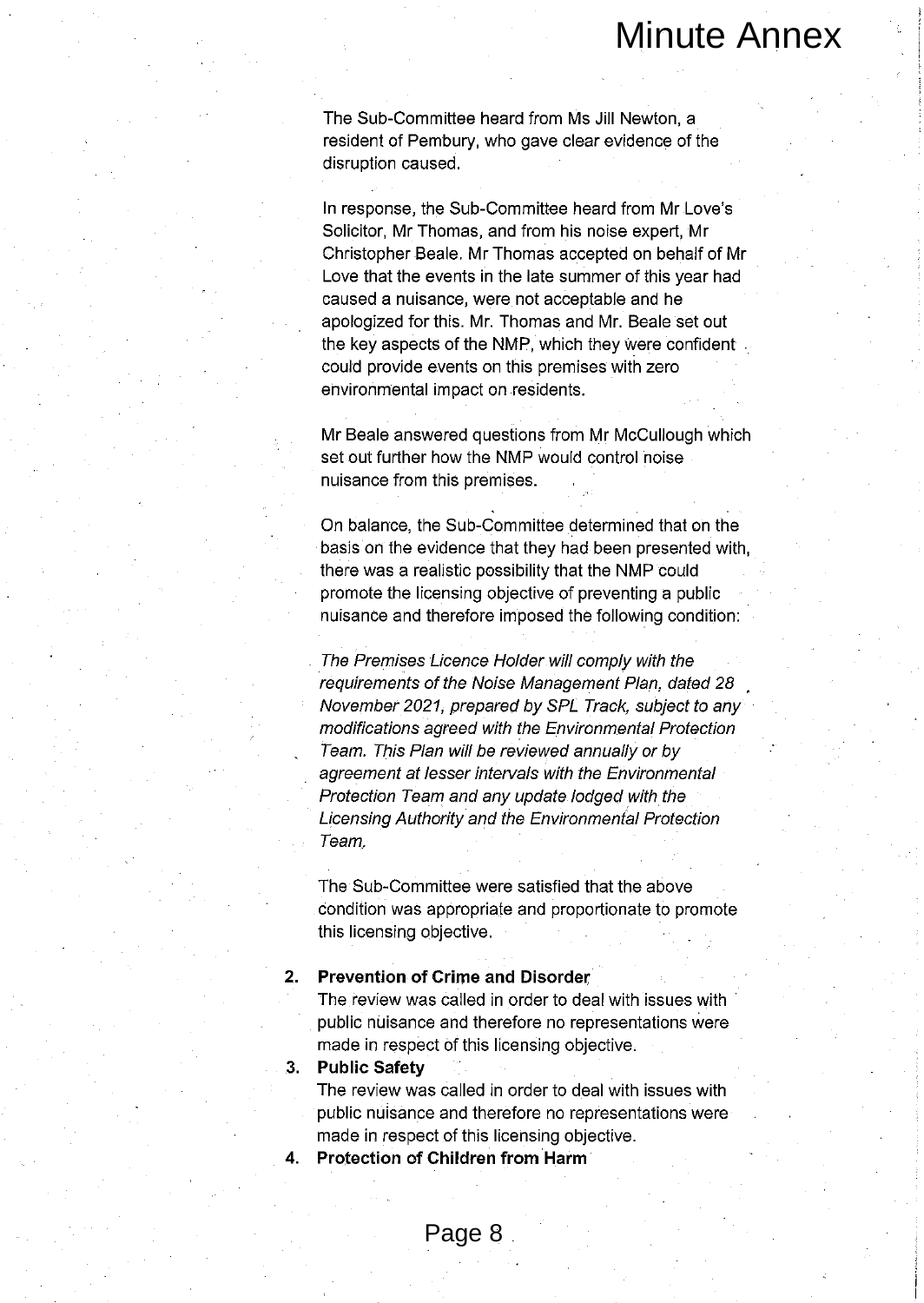# **DECISION MADE:**

- 
- of the Licensing Act 2003.
- 
- Minute Annex<br>
as called in order to deal with issues with<br>
es and therefore no representations were<br>
es of this licensing objective.<br>
g the review hearing the Licence be modified to<br>
the condition identified above<br>
members appealed against.

signed: Bob Barkhounes

**Councillor Bob Backhouse**